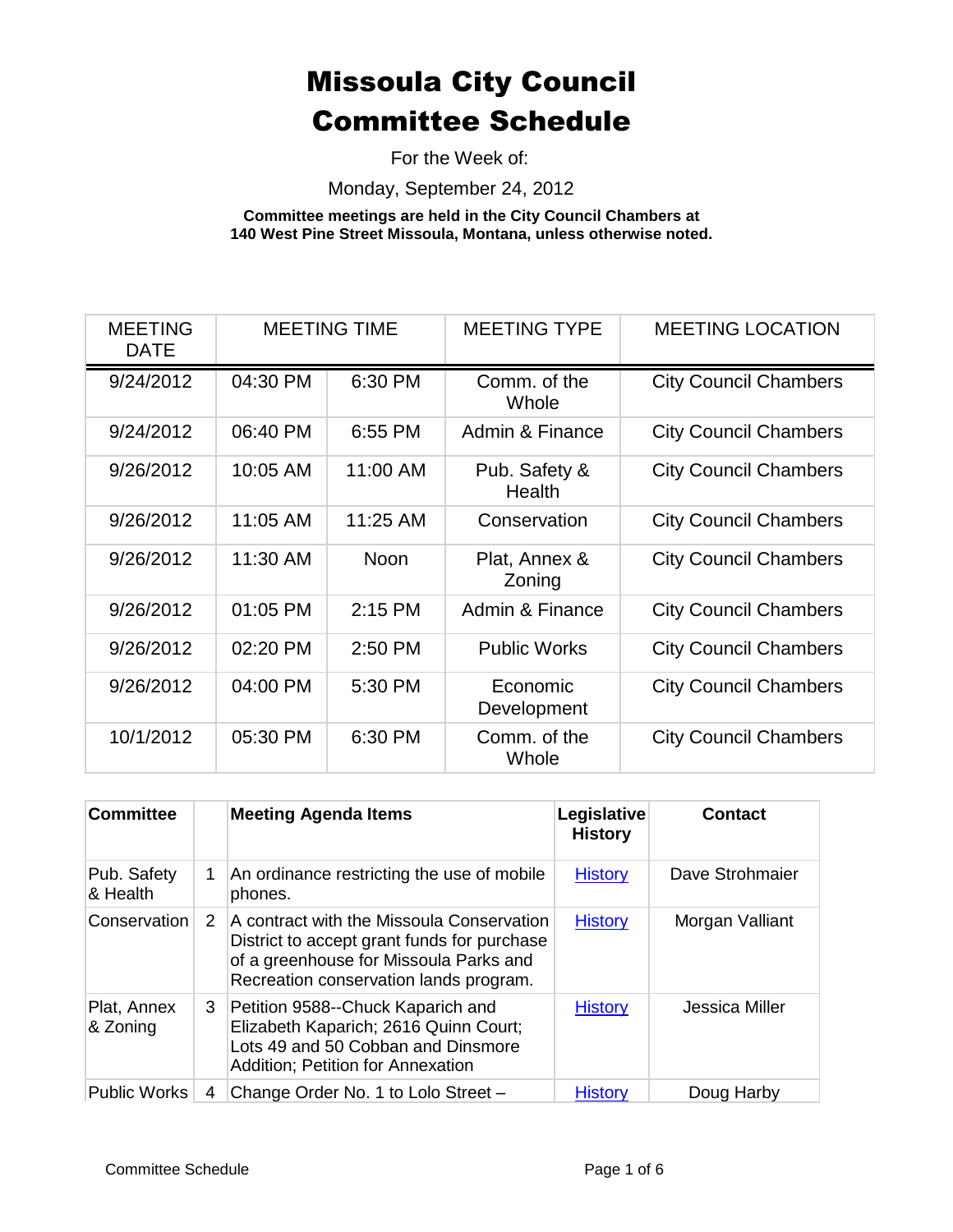For the Week of:

Monday, September 24, 2012

|                         |    | Bridge to Duncan Dr. Curb and Sidewalk<br>Improvements Project 10-019.                                                                                                                                                                                                                                                 |                |                         |
|-------------------------|----|------------------------------------------------------------------------------------------------------------------------------------------------------------------------------------------------------------------------------------------------------------------------------------------------------------------------|----------------|-------------------------|
|                         | 5  | Police motorcycle purchase for FY13.                                                                                                                                                                                                                                                                                   | <b>History</b> | Jack Stucky             |
|                         | 6  | Parks utility loader purchase for FY13.                                                                                                                                                                                                                                                                                | <b>History</b> | Jack Stucky             |
| Economic<br>Development | 7  | Identify needs and possible solutions to<br>Missoula's technology infrastructure that<br>would help existing businesses expand<br>and increase the City's competitive<br>advantage in recruiting new companies.                                                                                                        | <b>History</b> | <b>Caitlin Copple</b>   |
| Comm. of<br>the Whole   | 8  | [Discussion Date: 10/01/2012] Meeting<br>with the Associated Students of the<br>University of Montana (ASUM)                                                                                                                                                                                                           | <b>History</b> | <b>Marilyn Marler</b>   |
|                         | 9  | [Discussion Date: 09/24/2012] Meeting<br>with Missoula County Public Schools<br><b>Board of Trustees</b>                                                                                                                                                                                                               | <b>History</b> | Dave Strohmaier         |
| Admin &<br>Finance      |    | 10 [Discussion Date: 09/24/2012] Aquatics<br>General Obligation Bond refunding sale                                                                                                                                                                                                                                    | <b>History</b> | <b>Brentt Ramharter</b> |
|                         | 11 | [Discussion Date: 09/26/2012]<br>Ordinance creating a new chapter of the<br>Missoula Municipal Code, Chapter 8.18<br>entitled "Public Markets," to allow the<br>establishment of markets within the city<br>limits of Missoula and repealing Chapter<br>8.20 and Chapter 8.22 of the Missoula<br><b>Municipal Code</b> | <b>History</b> | Marty Rehbein           |
|                         |    | 12 [Discussion Date: 09/26/2012] Ratify the<br>modification to the Reservation of<br>Servitude for Silver Park to add the Silver<br>Foundation as a party to the agreement.<br>The agreement governs how the park will<br>be named, designed and used.                                                                 | <b>History</b> | Ellen Buchanan          |
|                         |    | 13 [Discussion Date: 09/26/2012]<br>Resolution amending the FY 2013 budget<br>to appropriate expenditures that were not<br>identified in the original budget concerning<br>the proposed new Development Services<br>Department                                                                                         | <b>History</b> | <b>Brentt Ramharter</b> |
|                         |    | 14 [Discussion Date: 09/26/2012]<br>Resolution establishing a winter indoor                                                                                                                                                                                                                                            | <b>History</b> |                         |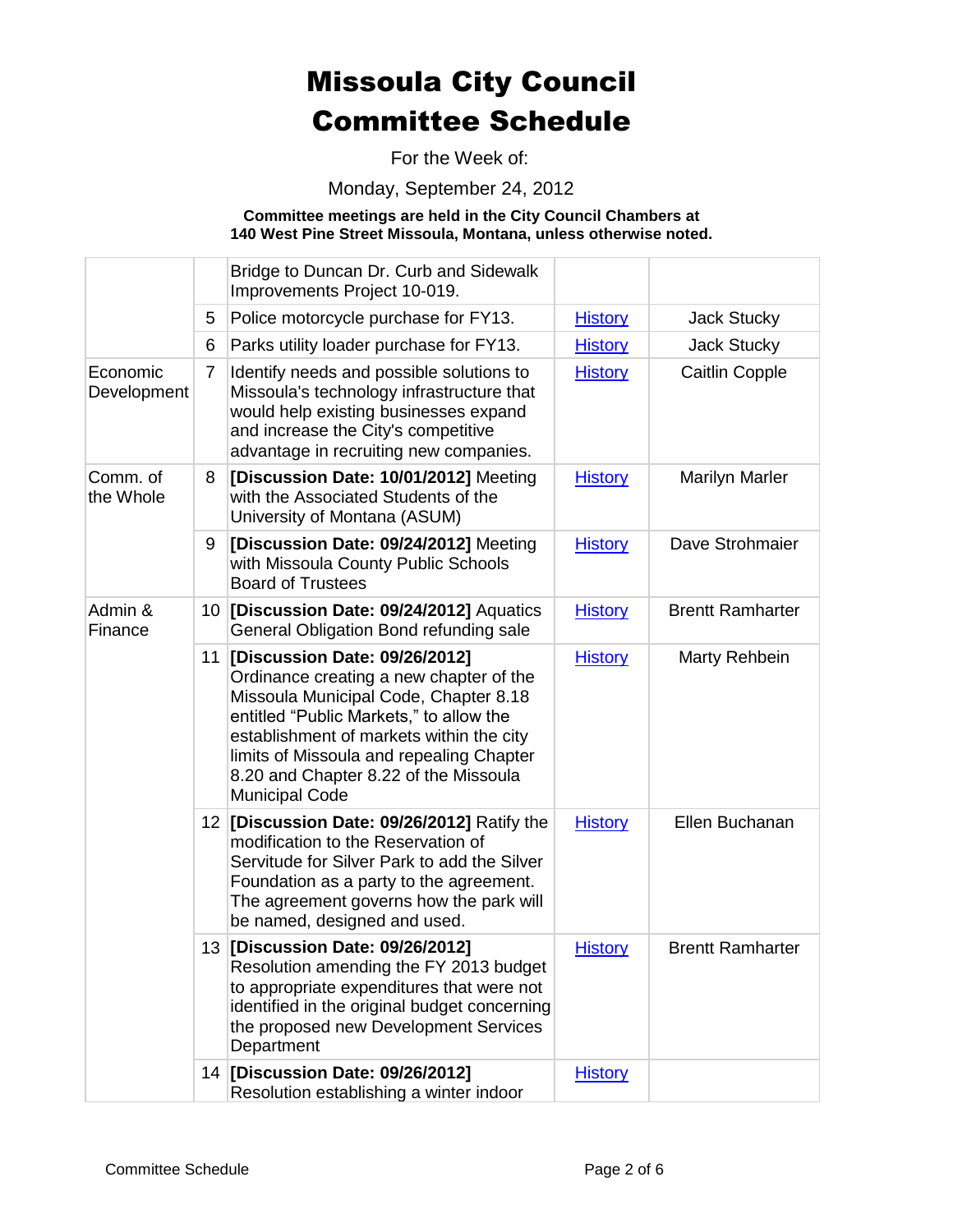For the Week of:

Monday, September 24, 2012

#### **Committee meetings are held in the City Council Chambers at 140 West Pine Street Missoula, Montana, unless otherwise noted.**

| public market named "Missoula Winter<br>⊪Market" |  |
|--------------------------------------------------|--|
|                                                  |  |

*The following items have been referred to City Council committees, but the committees will not discuss them in the coming week:*

| <b>Committee</b>      |                | <b>Held Meeting Agenda Items</b>                                                                                                                                                                                                                                                            | Legislative<br><b>History</b> | <b>Contact</b>     |
|-----------------------|----------------|---------------------------------------------------------------------------------------------------------------------------------------------------------------------------------------------------------------------------------------------------------------------------------------------|-------------------------------|--------------------|
| Admin &               | 1              | Journal vouchers                                                                                                                                                                                                                                                                            | <b>History</b>                |                    |
| Finance               | $\overline{2}$ | Budget transfers.                                                                                                                                                                                                                                                                           | <b>History</b>                |                    |
|                       | 3              | Review Missoula's insurance experience,<br>particularly work comp; propose<br>improvements if warranted.                                                                                                                                                                                    | <b>History</b>                | <b>Ed Childers</b> |
|                       | $\overline{4}$ | Review the City's current policy for charging<br>the public for various City-produced<br>documents.                                                                                                                                                                                         | <b>History</b>                | Dave<br>Strohmaier |
|                       | 5              | Disposition of surplus City land.                                                                                                                                                                                                                                                           | <b>History</b>                | Nancy Harte        |
|                       | 6              | Council rules to change the Council's regular<br>meeting schedule to two meetings per month.                                                                                                                                                                                                | <b>History</b>                | Marty Rehbein      |
|                       | 7              | Updates to the City Council rules.                                                                                                                                                                                                                                                          | <b>History</b>                | <b>Bob Jaffe</b>   |
| Conservation          | 8              | Discuss the City's strategy to complete a<br>boundary survey of Greenough Park.                                                                                                                                                                                                             | <b>History</b>                | Dave<br>Strohmaier |
|                       | 9              | An amendment to the agreement with<br>Territorial Landworks, Inc. (TLI) in an amount<br>not to exceed \$136,702.37 for professional<br>services, including engineering, surveying,<br>and construction management for Project<br>#PR 08-02 GCT, Grant Creek Trail, CTEP<br>#STPE 8199(105). | <b>History</b>                | Dave Shaw          |
| Comm. of the<br>Whole | 10             | Bi-annual meeting with the Chamber of<br>Commerce                                                                                                                                                                                                                                           | <b>History</b>                | Marilyn Marler     |
|                       | 11             | Updates from Council representatives on the<br>Health Board, Community Forum,<br><b>Transportation Policy Coordinating</b><br>Committee, other boards and commissions                                                                                                                       | <b>History</b>                |                    |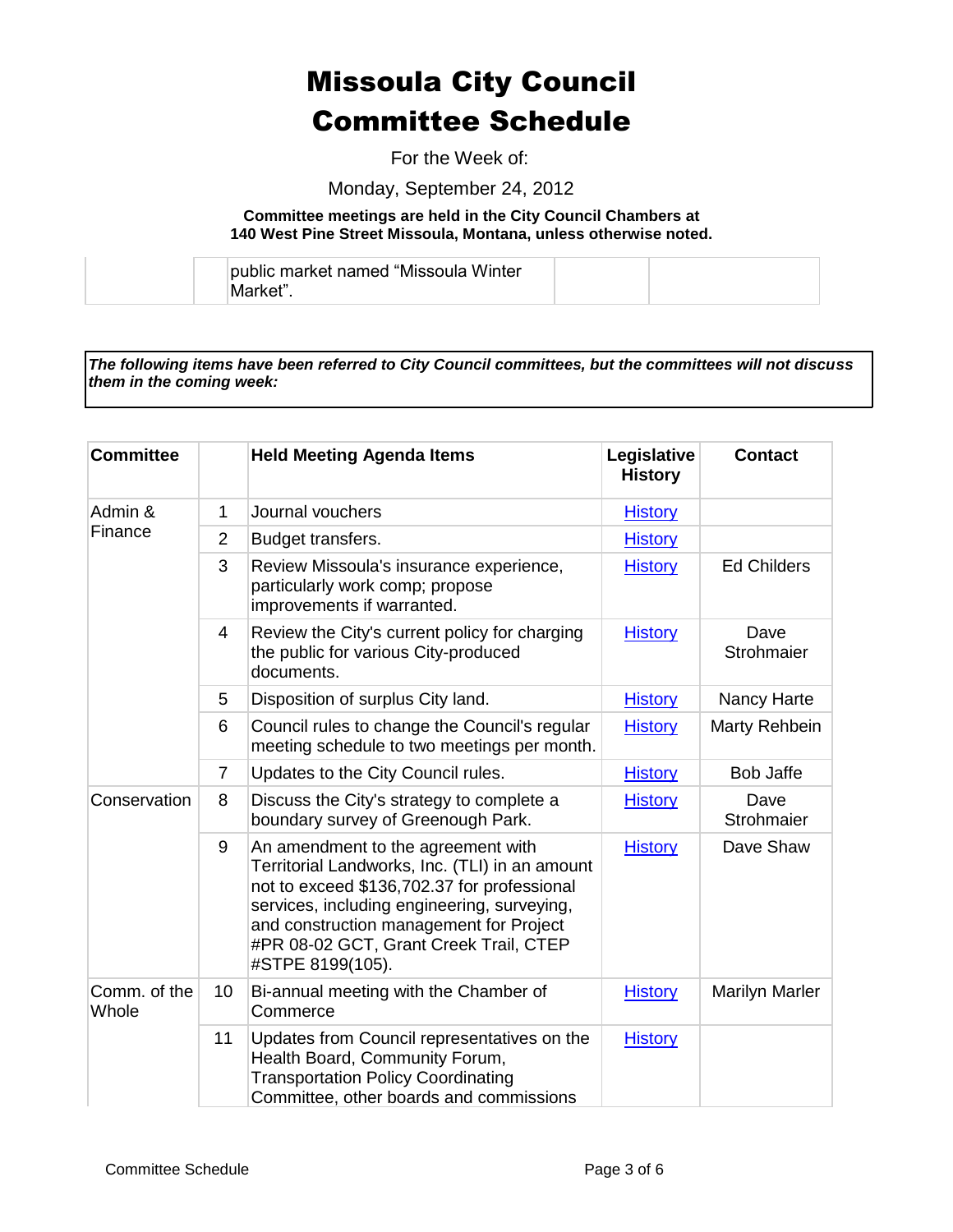For the Week of:

Monday, September 24, 2012

|                         |    | as necessary. (Ongoing)                                                                                                                                                                                                                                                              |                |                       |
|-------------------------|----|--------------------------------------------------------------------------------------------------------------------------------------------------------------------------------------------------------------------------------------------------------------------------------------|----------------|-----------------------|
|                         | 12 | Joint meeting of the Mayor, City Council and<br>County Commission; a facilitated quarterly<br>OPG review as directed in the Interlocal<br>Agreement.                                                                                                                                 | <b>History</b> | Mayor Engen           |
|                         | 13 | Discuss OPG reorganization proposal with<br>Department Heads.                                                                                                                                                                                                                        | <b>History</b> | <b>Marilyn Marler</b> |
|                         | 14 | Propose the City Council be a member unit of<br>the Missoula Chamber of Commerce.                                                                                                                                                                                                    | <b>History</b> | <b>Dick Haines</b>    |
|                         | 15 | Update on the re-organization of Office of<br>Planning and Grants, Engineering and<br>Building services into the proposed<br>Development Services.                                                                                                                                   | <b>History</b> | Mayor Engen           |
|                         | 16 | Web conference with Steve Dodd from Every<br>Voice Engaged about Municipal Gaming Tool<br>to engage the public in budget prioritization                                                                                                                                              | <b>History</b> | <b>Caitlin Copple</b> |
|                         | 17 | City Council Strategic Planning Session.                                                                                                                                                                                                                                             | <b>History</b> | <b>Marilyn Marler</b> |
|                         | 18 | Resolution recognizing government-to-<br>government relations between the City of<br>Missoula and the Confederated Salish and<br>Kootenai Tribes (CSKT) and organizing a<br>joint meeting of the Missoula City Council and<br>the Confederated Salish and Kootenai Tribal<br>Council | <b>History</b> | Dave<br>Strohmaier    |
|                         | 19 | Discussion with Dave Glaser of the Montana<br><b>Community Development Corporation</b>                                                                                                                                                                                               | <b>History</b> | <b>Adam Hertz</b>     |
|                         | 20 | Meeting with the Associated Students of the<br>University of Montana (ASUM)                                                                                                                                                                                                          | <b>History</b> | <b>Marilyn Marler</b> |
| Plat, Annex &<br>Zoning | 21 | Accessory Dwelling Unit Project--Review a<br>public outreach plan for the accessory<br>dwelling unit (ADU) project.                                                                                                                                                                  | <b>History</b> | <b>Laval Means</b>    |
|                         | 22 | Amend Article 7. Error Corrections and<br>Adjustments to the subdivision regulations to<br>allow for restrictions or conditions placed on a<br>plat by the governing body to be amended or<br>removed by a future council.                                                           | <b>History</b> | Jon Wilkins           |
|                         | 23 | Consider a request to amend the Clark Fork<br>Terrace No. 1 (Phases 1-3) and No. 2 (Phase                                                                                                                                                                                            | <b>History</b> |                       |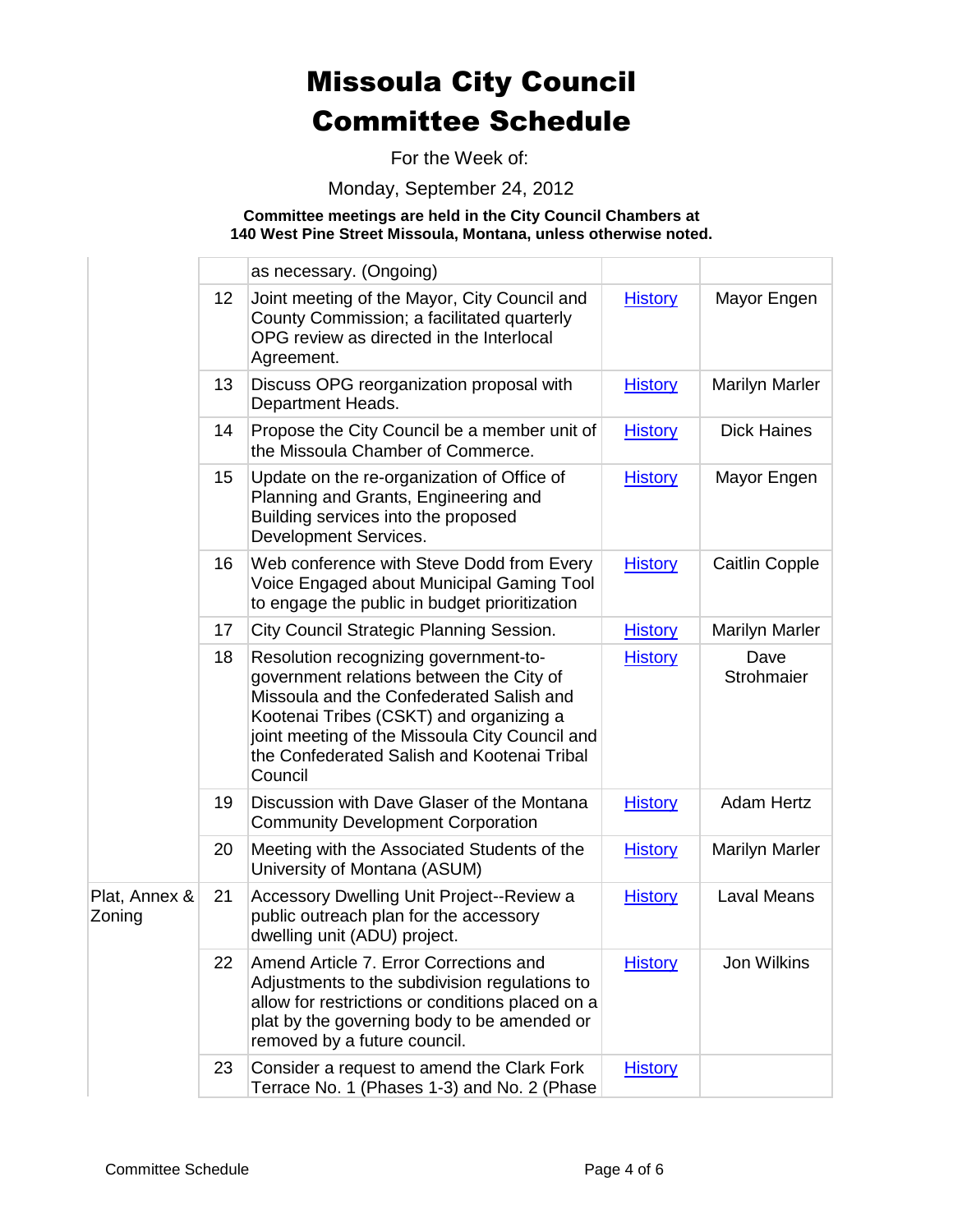For the Week of:

Monday, September 24, 2012

|                         |    | 4) combined Phasing Plan. (Tim Worley)                                                                                                 |                |                                    |
|-------------------------|----|----------------------------------------------------------------------------------------------------------------------------------------|----------------|------------------------------------|
|                         | 24 | Discussion of City planning issues with<br>members of the Planning Board.                                                              | <b>History</b> | <b>Bob Jaffe</b>                   |
|                         | 25 | Annexation, (see separate list at City Clerk's<br>Office for pending annexations) (Ongoing in<br>committee)                            | <b>History</b> |                                    |
|                         | 26 | Proposed 2012 City Zoning Maintenance<br>Amendments                                                                                    | <b>History</b> | <b>Lewis Yellow</b><br>Robe        |
| Pub. Safety &<br>Health | 27 | Discussion of sexual assault prevention<br>campaign and consideration of unfunded<br>crime victim advocate urban outreach<br>position. | <b>History</b> | <b>Caitlin Copple</b>              |
|                         | 28 | Safety aspects of management of the urban<br>deer population in the city of Missoula.                                                  | <b>History</b> | Dick Haines,<br><b>Jon Wilkins</b> |
|                         | 29 | Eat Smart Coalition information.                                                                                                       | <b>History</b> | Jason Wiener                       |
|                         | 30 | Discussion with Crime Victim Advocate<br>Office.                                                                                       | <b>History</b> |                                    |
|                         | 31 | Air quality issues related to railroad<br>operations in and through Missoula.                                                          | <b>History</b> | Dave<br>Strohmaier                 |
|                         | 32 | Health Department update.                                                                                                              | <b>History</b> | Ellen Leahy                        |
|                         | 33 | Fire Department update.                                                                                                                | <b>History</b> | <b>Jason Diehl</b>                 |
|                         | 34 | Police Department update.                                                                                                              | <b>History</b> | Mark Muir                          |
|                         | 35 | Discuss the city's response to illegal fireworks<br>in Missoula.                                                                       | <b>History</b> | Dave<br>Strohmaier                 |
|                         | 36 | Discussion of University Neighborhood<br><b>Quality of Life Issues</b>                                                                 | <b>History</b> |                                    |
| <b>Public Works</b>     | 37 | <b>Traffic Circle Maintenance Coordination</b>                                                                                         | <b>History</b> | <b>Ed Childers</b>                 |
|                         | 38 | Resolution to change the speed limit on<br>Reserve Street between Brooks and 39th<br>Street.                                           | <b>History</b> | <b>Wayne Gravatt</b>               |
|                         | 39 | Discuss the timing of various traffic lights<br>around the City.                                                                       | <b>History</b> | <b>Bob Jaffe</b>                   |
|                         | 40 | Discuss the school speed zones.                                                                                                        | <b>History</b> | <b>Bob Jaffe</b>                   |